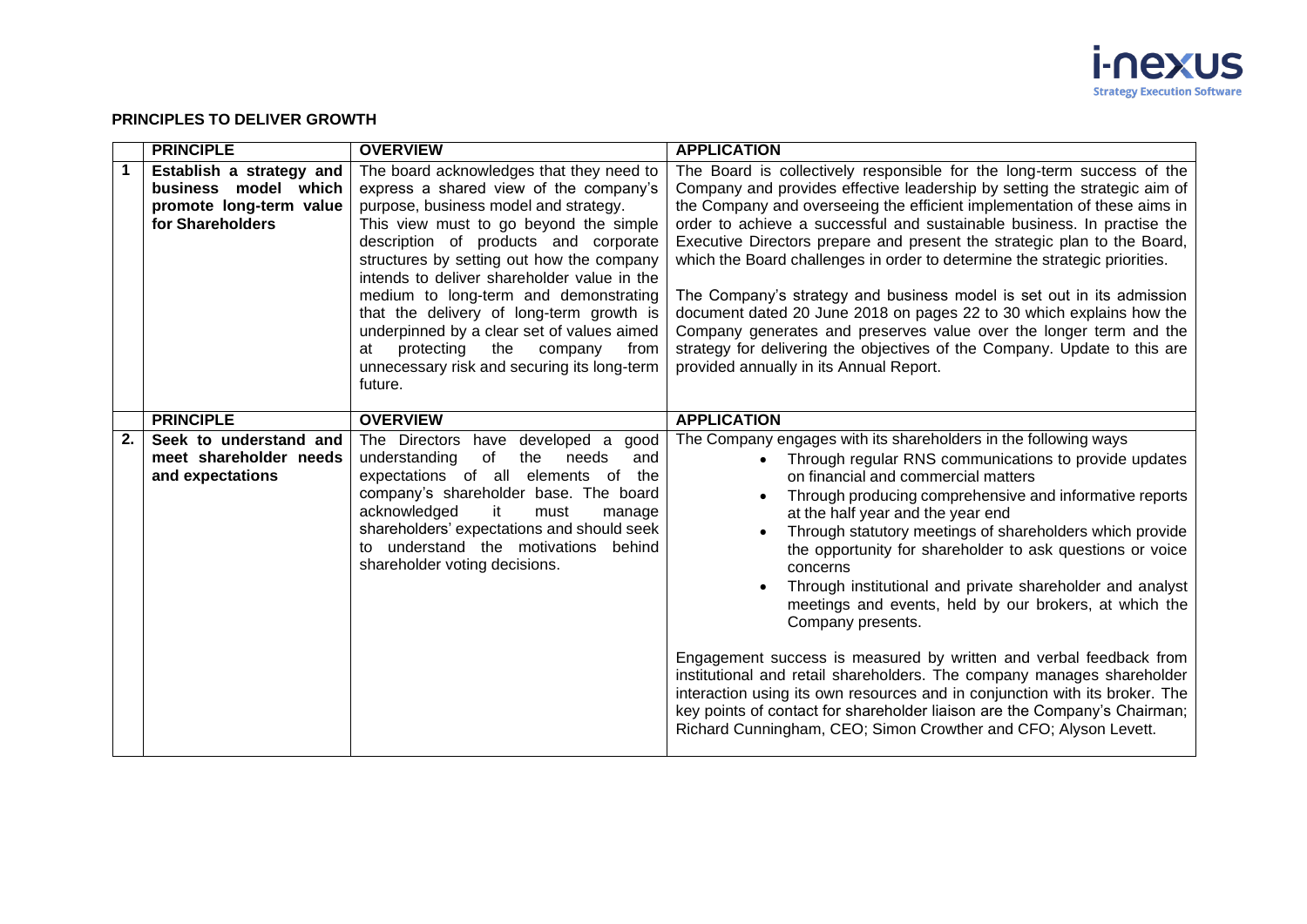

|    | <b>PRINCIPLE</b>                                                                                                                           | <b>OVERVIEW</b>                                                                                                                                                                                                                                                                                                                                                                                                                                                                                                                                                                                                                                                                                                   | <b>APPLICATION</b>                                                                                                                                                                                                                                                                                                                                                                                                                                                                                                                                                                                                                                                                                                                                                                                                                                                                                                                                                |
|----|--------------------------------------------------------------------------------------------------------------------------------------------|-------------------------------------------------------------------------------------------------------------------------------------------------------------------------------------------------------------------------------------------------------------------------------------------------------------------------------------------------------------------------------------------------------------------------------------------------------------------------------------------------------------------------------------------------------------------------------------------------------------------------------------------------------------------------------------------------------------------|-------------------------------------------------------------------------------------------------------------------------------------------------------------------------------------------------------------------------------------------------------------------------------------------------------------------------------------------------------------------------------------------------------------------------------------------------------------------------------------------------------------------------------------------------------------------------------------------------------------------------------------------------------------------------------------------------------------------------------------------------------------------------------------------------------------------------------------------------------------------------------------------------------------------------------------------------------------------|
| 3. | Take into account wider<br>stakeholder and social<br>responsibilities and their<br>implications for long-<br>term success                  | The board understands that long-term<br>success relies upon good relations with a<br>range of different stakeholder groups both<br>internal (workforce) and external (suppliers,<br>customers, regulators and others).<br>The board has identified the company's<br>stakeholders and understand their needs,<br>interests and expectations and also<br>acknowledges within its strategy<br>and<br>business model matters that relate to the<br>company's<br>impact on society,<br>the<br>communities within which it operates or the<br>environment.<br>The board takes stakeholder feedback<br>seriously and has implemented systems to<br>garner the views from both its internal and<br>external stakeholders. | The Company's business model identifies the key resources and<br>relationships on which the business relies through its internal team structure<br>and analysis of which takes place as part of the Company's regular board<br>meetings.<br>The Company obtains feedback from internal stakeholders through regular<br>management and internal team meetings, employee appraisals and post<br>project delivery evaluation sessions for its contracted suppliers.<br>Suggestions are passed to the senior management teams via line<br>managers.<br>The Company's key external stakeholders are shareholders (dealt with<br>above) and customers. As customer renewals are essential for the success<br>of the Group, customer success teams have regular interactions with the<br>customer during the course of implementation of the Group's solution and<br>during the life of a customer contract to ensure that feedback can be<br>provided and responded to. |
|    | <b>PRINCIPLE</b>                                                                                                                           | <b>OVERVIEW</b>                                                                                                                                                                                                                                                                                                                                                                                                                                                                                                                                                                                                                                                                                                   | <b>APPLICATION</b>                                                                                                                                                                                                                                                                                                                                                                                                                                                                                                                                                                                                                                                                                                                                                                                                                                                                                                                                                |
| 4. | <b>Embed</b><br>effective<br>risk<br>management,<br>considering<br>both<br>opportunities and threats,<br>throughout<br>the<br>organisation | The board ensures that the company's risk<br>management framework identifies and<br>addresses all relevant risks in order to<br>execute and deliver strategy;<br>The company considers extended business,<br>including the company's supply chain, from<br>key suppliers to end-customer. When<br>setting strategy, this includes determining<br>the extent of the company's risk tolerance<br>and risk appetite.                                                                                                                                                                                                                                                                                                 | The key risks relating to the Company and its business are set out in the<br>Company's admission document dated 20 June 2018 on pages 37 to 47.<br>The Company's board and senior management meet to assess ongoing risk<br>and the management thereof on a regular basis. An analysis of the key<br>risks, and the management thereof, are provided annually in the Company's<br>financial results.                                                                                                                                                                                                                                                                                                                                                                                                                                                                                                                                                              |
|    |                                                                                                                                            |                                                                                                                                                                                                                                                                                                                                                                                                                                                                                                                                                                                                                                                                                                                   |                                                                                                                                                                                                                                                                                                                                                                                                                                                                                                                                                                                                                                                                                                                                                                                                                                                                                                                                                                   |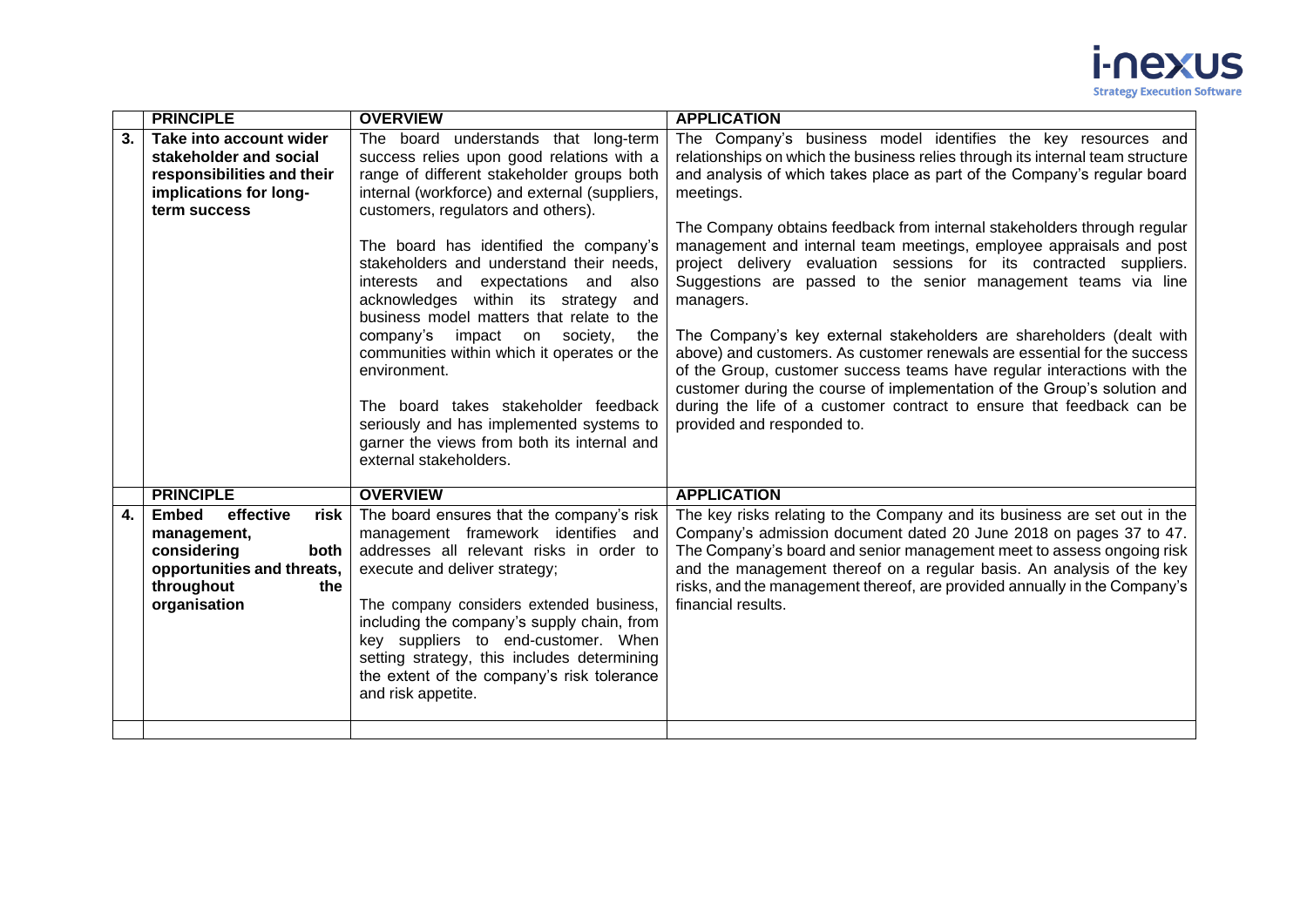

## **PRINCPLES TO MAINTAIN A DYNAMIC MANAGEMENT FRAMEWORK**

|   | <b>PRINCIPLE</b>                                                                  | <b>OVERVIEW</b>                                                                                                                                                                                                                                                                                           | <b>APPLICATION</b>                                                                                                                                                                                    |
|---|-----------------------------------------------------------------------------------|-----------------------------------------------------------------------------------------------------------------------------------------------------------------------------------------------------------------------------------------------------------------------------------------------------------|-------------------------------------------------------------------------------------------------------------------------------------------------------------------------------------------------------|
| 5 | Maintain the board as a<br>well-functioning,<br>balanced team led by the<br>chair | The board members acknowledge that they<br>have a collective responsibility and legal<br>obligation to promote the interests of the<br>company and are collectively responsible<br>for defining<br>corporate<br>governance<br>arrangements.                                                               | The application of this principle is set out in more detail in the Company's<br>admission document, dated 20 June 2018, and are updated as necessary<br>in the Company's financial results each year. |
|   |                                                                                   | However, the Chair, Richard Cunningham<br>acknowledges<br>that<br>ultimate<br>the<br>responsibility for the quality of, and<br>approach to, corporate governance lies with<br>him.                                                                                                                        |                                                                                                                                                                                                       |
|   |                                                                                   | The board and its committees are provided<br>with high quality information in a timely<br>manner to facilitate proper assessment of<br>the matters requiring a decision or insight.                                                                                                                       |                                                                                                                                                                                                       |
|   |                                                                                   | The Company's board considers its current<br>mix of executive and independent non-<br>executive directors to present<br>an<br>appropriate balance but keeps this matter<br>under regular review and evaluation and is<br>mindful of the directors committing the time<br>necessary to fulfil their roles. |                                                                                                                                                                                                       |
|   |                                                                                   | The board are supported by audit and<br>remuneration committees that have the<br>necessary skills and knowledge to<br>discharge their duties and responsibilities<br>effectively.                                                                                                                         |                                                                                                                                                                                                       |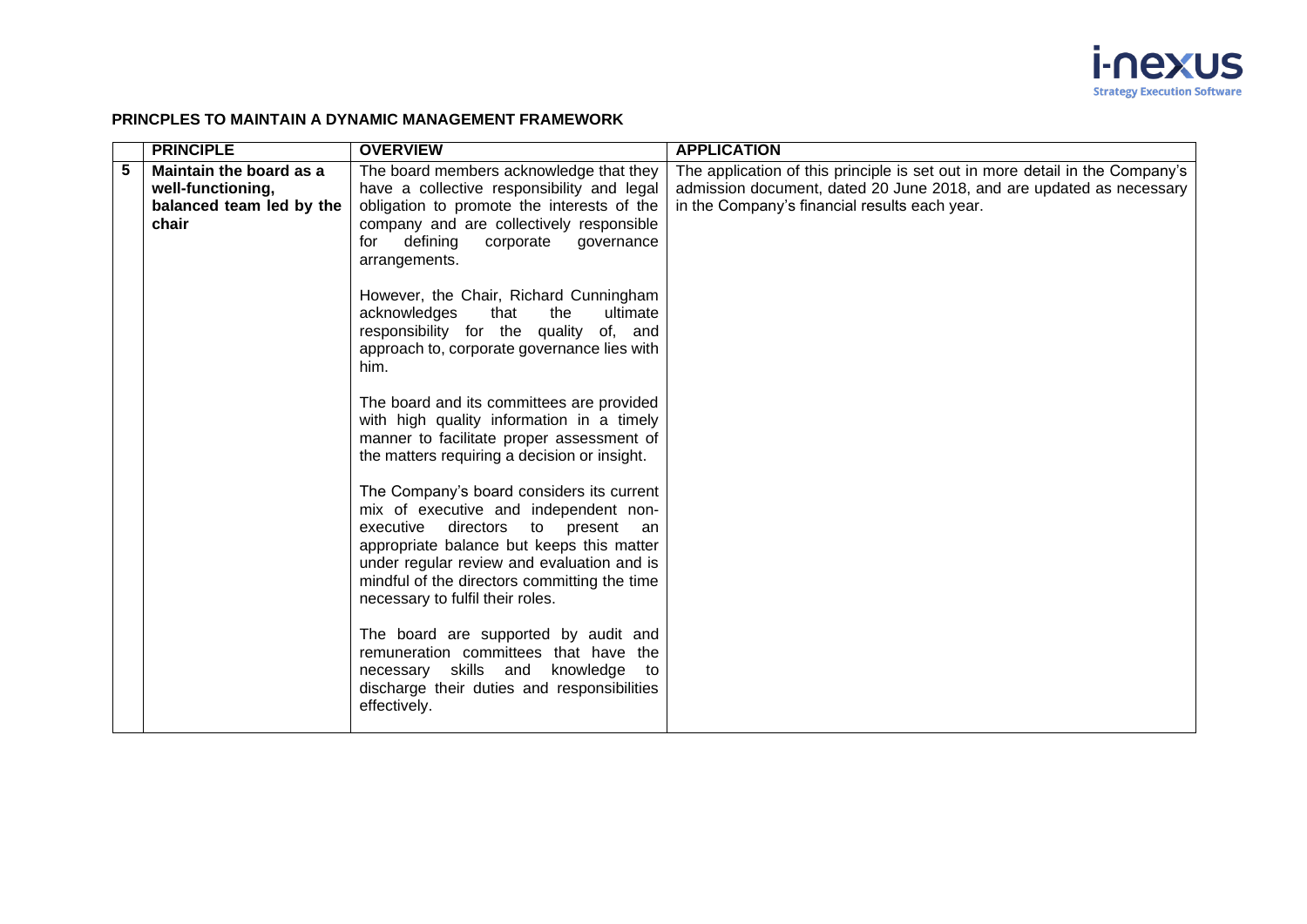

|    | <b>PRINCIPLE</b>                                                                                                                    | <b>OVERVIEW</b>                                                                                                                                                                                                                                                                                                                                                                                                                                                                                            | <b>APPLICATION</b>                                                                                                                                                                                   |
|----|-------------------------------------------------------------------------------------------------------------------------------------|------------------------------------------------------------------------------------------------------------------------------------------------------------------------------------------------------------------------------------------------------------------------------------------------------------------------------------------------------------------------------------------------------------------------------------------------------------------------------------------------------------|------------------------------------------------------------------------------------------------------------------------------------------------------------------------------------------------------|
| 6. | Ensure that between them<br>the directors have the<br>up-to-date<br>necessary<br>experience,<br>skills and<br>capabilities          | The board acknowledges it must have an<br>appropriate balance of sector, financial and<br>public markets skills and experience, as well<br>as an appropriate balance of personal<br>qualities and capabilities.<br>The board understands and challenges its<br>own diversity, including gender balance, as<br>part of its composition and keeps all<br>elements of its composition under regular<br>review and evaluation to ensure it evolves to<br>reflect the mix of skills and experience<br>required. | The application of this principle is set out in more detail in the Company's<br>admission document, dated 20 June 2018, and is updated as applicable<br>annually in the Company's financial results. |
|    | <b>PRINCIPLE</b>                                                                                                                    | <b>OVERVIEW</b>                                                                                                                                                                                                                                                                                                                                                                                                                                                                                            | <b>APPLICATION</b>                                                                                                                                                                                   |
| 7. | <b>Evaluate</b><br>board<br>based on<br>performance<br>clear<br>relevant<br>and<br>objectives,<br>seeking<br>continuous improvement | <b>The</b><br>board<br>regularly<br>reviews<br>the<br>effectiveness of its performance as a unit,<br>as well as that of its committees and the<br>individual directors.<br>The board performance review is carried out<br>internally<br>and<br>attempts<br>to<br>identify<br>development or mentoring needs of<br>individual directors or the wider senior<br>management team, along with succession<br>planning issues and additional skills<br>requirements.                                             | The application of this principle is set out in more detail in the Company's<br>admission document, dated 20 June 2018, and is updated as applicable<br>annually in the Company's financial results. |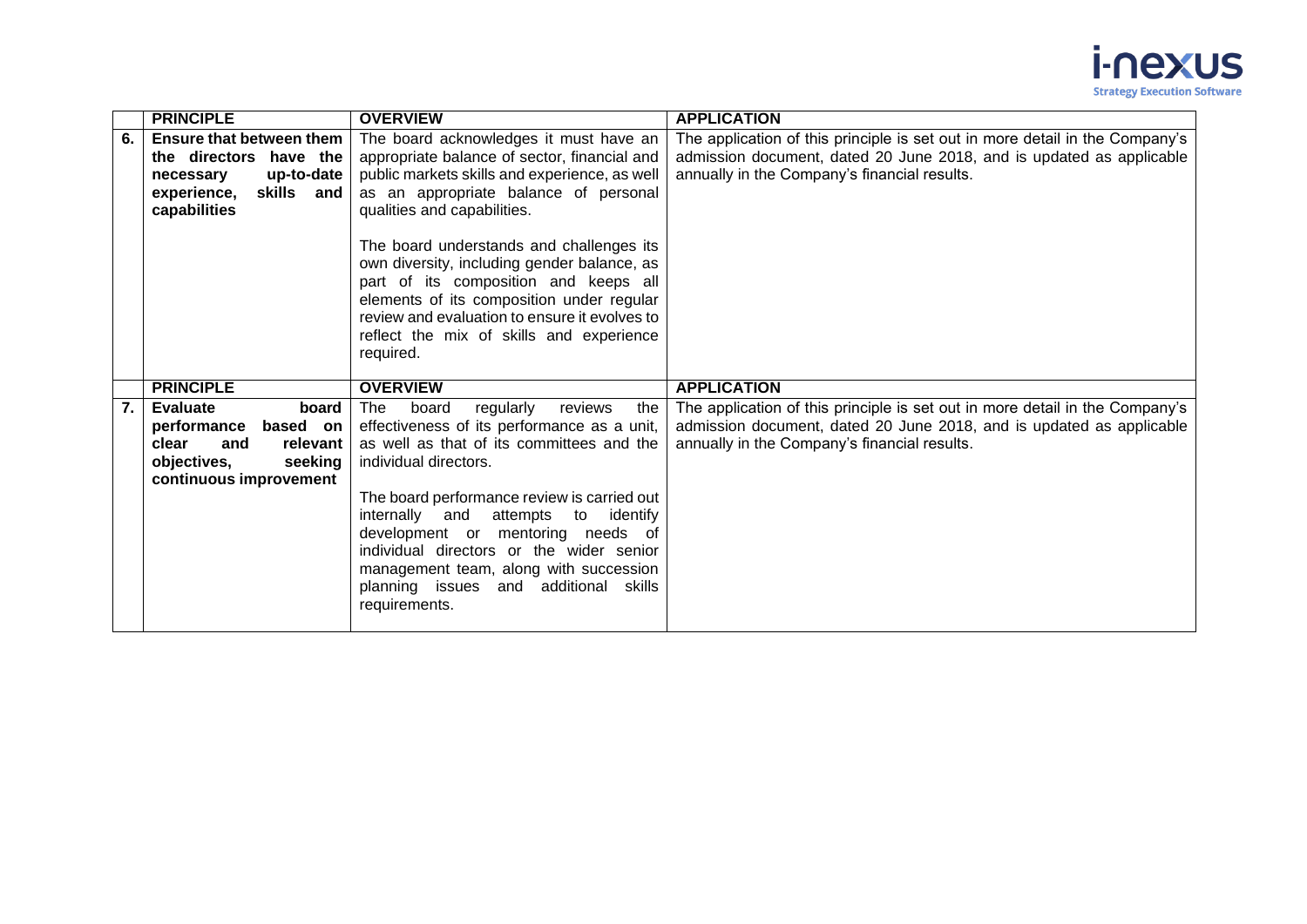

|                                                                                                                                                                                                                                                                                                                                                                | <b>PRINCIPLE</b>                                                                                                                    | <b>OVERVIEW</b>                                                                                                                                                                                                                                                                                                                                                                                                                                                                                                                                                                                                                                                                                                                                                                                                                                          | <b>APPLICATION</b>                                                                                                                                                                                                                                           |
|----------------------------------------------------------------------------------------------------------------------------------------------------------------------------------------------------------------------------------------------------------------------------------------------------------------------------------------------------------------|-------------------------------------------------------------------------------------------------------------------------------------|----------------------------------------------------------------------------------------------------------------------------------------------------------------------------------------------------------------------------------------------------------------------------------------------------------------------------------------------------------------------------------------------------------------------------------------------------------------------------------------------------------------------------------------------------------------------------------------------------------------------------------------------------------------------------------------------------------------------------------------------------------------------------------------------------------------------------------------------------------|--------------------------------------------------------------------------------------------------------------------------------------------------------------------------------------------------------------------------------------------------------------|
| 8.                                                                                                                                                                                                                                                                                                                                                             | Promote<br>corporate<br>$\overline{a}$<br>culture that is based on<br>ethical<br>values<br>and<br>behaviours                        | The board embodies and promotes a<br>corporate culture that is based on sound<br>ethical values and behaviours. Corporate<br>values guide the objectives and strategy of<br>the company and are entrenched in every<br>the business,<br>including<br>aspect of<br>recruitment,<br>promotions, training and<br>engagement.                                                                                                                                                                                                                                                                                                                                                                                                                                                                                                                                | The application of this principle is set out in more detail in the Company's<br>admission document, dated 20 June 2018, and is updated as applicable<br>annually in the Company's financial results.                                                         |
|                                                                                                                                                                                                                                                                                                                                                                | <b>PRINCIPLE</b>                                                                                                                    | <b>OVERVIEW</b>                                                                                                                                                                                                                                                                                                                                                                                                                                                                                                                                                                                                                                                                                                                                                                                                                                          | <b>APPLICATION</b>                                                                                                                                                                                                                                           |
| 9.                                                                                                                                                                                                                                                                                                                                                             | Maintain<br>governance<br>structures and processes<br>that are fit for purpose and<br>support good decision-<br>making by the board | The<br>maintains<br>company<br>governance<br>structures and processes in line with its<br>corporate culture and appropriate to its:<br>· size and complexity; and<br>• capacity, appetite and tolerance<br>for risk.<br>The company's governance structures are<br>evolved over time in parallel with its<br>objectives, strategy and business model to<br>reflect the development of the company.                                                                                                                                                                                                                                                                                                                                                                                                                                                       | Role and Responsibilities of Chairman<br>Roles and Responsibilities of CEO<br>Roles and Responsibilities of Non-Executive Directors<br>Role of The Board<br>Role of Audit Committee<br><b>Role of Remuneration Committee</b><br>See detailed narrative below |
| Role and Responsibilities of<br>Chairman                                                                                                                                                                                                                                                                                                                       |                                                                                                                                     | The Chairman is independent and from an external perspective, regularly engages with shareholders to reinforce the fact<br>that the board is being run with the appropriate level of engagement and time commitment. From an internal perspective,<br>he ensures that the information which flows within the board and its sub committees is accurate, relevant and timely and<br>that meetings concentrate on key operational and financial issues which have a strategic bias, together with monitoring<br>implementation plans surrounding commercial objectives.<br>In relation to corporate governance, his responsibility is to lead the board effectively and to oversee the adoption, delivery<br>and communication of the company's corporate governance model. He also aims to foster a positive governance culture<br>throughout the company. |                                                                                                                                                                                                                                                              |
| The CEO and CFO, with support from the CIO and senior managers, are charged with the delivery of the business model<br>Roles and Responsibilities of<br><b>CEO</b><br>and financial performance targets within the strategy set by the board.<br>The CEO, CFO and CIO work with the Chairman and NEDs in an open and transparent way and keeps them up-to-date |                                                                                                                                     |                                                                                                                                                                                                                                                                                                                                                                                                                                                                                                                                                                                                                                                                                                                                                                                                                                                          |                                                                                                                                                                                                                                                              |
|                                                                                                                                                                                                                                                                                                                                                                |                                                                                                                                     |                                                                                                                                                                                                                                                                                                                                                                                                                                                                                                                                                                                                                                                                                                                                                                                                                                                          | with operational performance, risks and other issues to ensure that the business remains aligned with the strategy.                                                                                                                                          |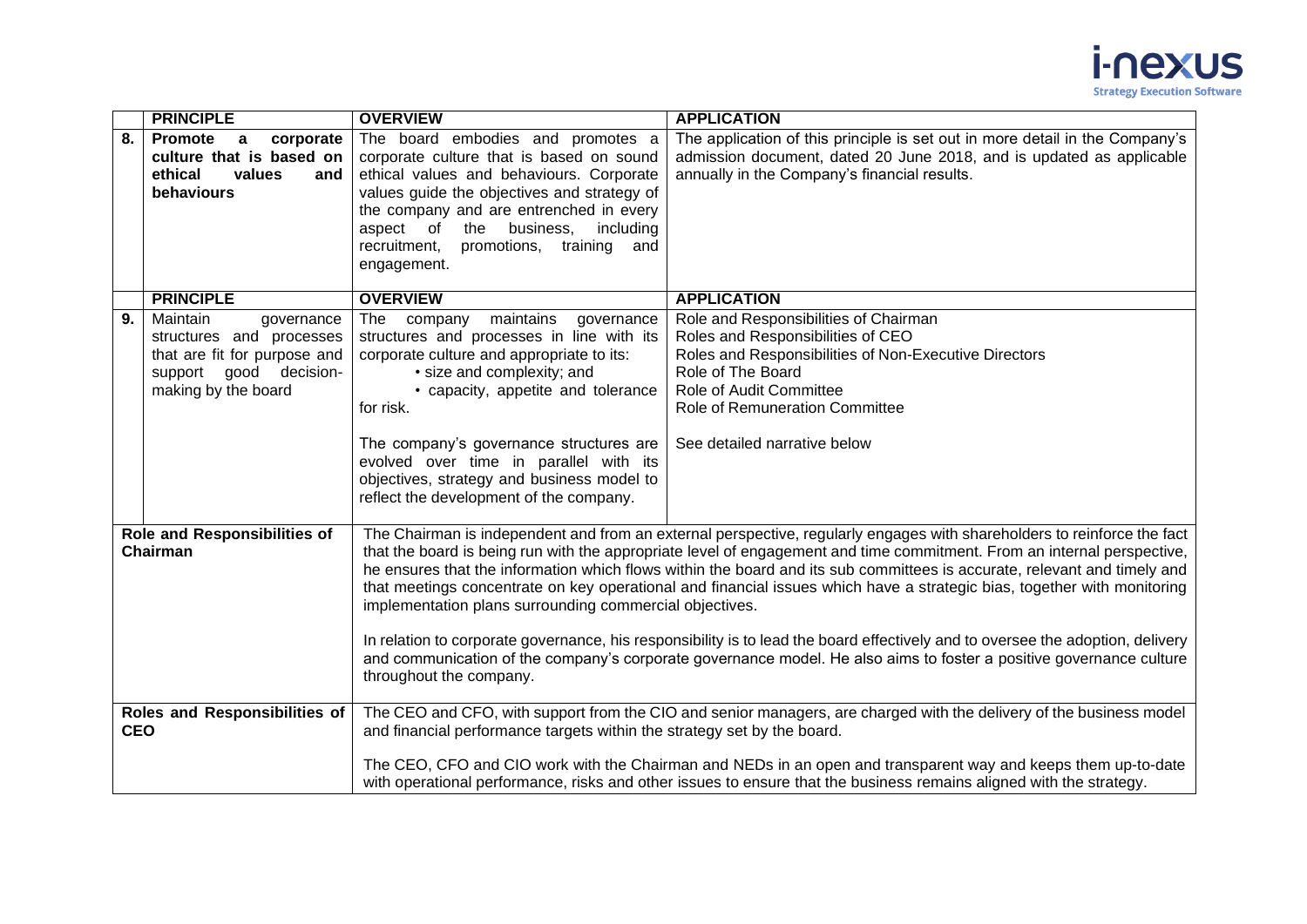

| Roles and Responsibilities of<br><b>Non-Executive Directors</b> | The Company's Non-Executive Directors (NEDs) participate in all board level decisions and play a role in the<br>determination and articulation of strategy. The NEDs provide oversight and scrutiny of the performance of the executive<br>directors, whilst both constructively challenging and inspiring them, thereby ensuring the business develops,<br>communicates and executes the agreed strategy and operates with reference to the risk management framework.<br>In terms of skills, the Company's NEDs possess the critical skills that are relevant to dynamic companies, which includes<br>both technical experience and the ability to positively challenge and to listen in equal measure.<br>The Company's NEDs are independent to be able to provide appropriate oversight and to perform their role. |  |
|-----------------------------------------------------------------|------------------------------------------------------------------------------------------------------------------------------------------------------------------------------------------------------------------------------------------------------------------------------------------------------------------------------------------------------------------------------------------------------------------------------------------------------------------------------------------------------------------------------------------------------------------------------------------------------------------------------------------------------------------------------------------------------------------------------------------------------------------------------------------------------------------------|--|
|                                                                 | The Company's NEDs are formally appointed with a structured induction and performance assessment process. They<br>are expected to make an appropriate time commitment to the company in terms of being available to shareholders and<br>sitting on board committees that have formal terms of reference.                                                                                                                                                                                                                                                                                                                                                                                                                                                                                                               |  |
|                                                                 | The Company's NEDs do not participate in performance-related remuneration schemes or have a significant interest in a<br>company share option scheme. If performance-related remuneration would ever be considered, it would be proportionate,<br>shareholders would be consulted, and their support would be obtained.                                                                                                                                                                                                                                                                                                                                                                                                                                                                                                |  |
| <b>Role of The Board</b>                                        | The board of a company is responsible for setting the vision and strategy for the company to deliver value to its<br>shareholders by effectively putting in place its business model. The board members are collectively responsible for<br>defining corporate governance arrangements to achieve this purpose, under clear leadership by the chair.                                                                                                                                                                                                                                                                                                                                                                                                                                                                   |  |
|                                                                 | The Board is authorised to manage the business of the Company on behalf of its shareholders and in accordance with<br>the Company's Articles of Association. The Board is responsible for overseeing the management of the business and<br>for ensuring high standards of corporate governance are maintained throughout the Group.                                                                                                                                                                                                                                                                                                                                                                                                                                                                                    |  |
|                                                                 | The Company's board is composed of a Chairman, three executive directors and two independent non-executive directors<br>(NEDs) and a company secretary. The senior management team assist the board in delivering the strategy and are invited<br>to board meetings to report and consult on significant developments from time to time.                                                                                                                                                                                                                                                                                                                                                                                                                                                                               |  |
|                                                                 | The Board of i-nexus Global plc, which is chaired by Richard Cunningham, meets a set number of times a year and at<br>other times as necessary, to discuss a formal schedule of matters specifically reserved for its decision.                                                                                                                                                                                                                                                                                                                                                                                                                                                                                                                                                                                        |  |
|                                                                 | These matters routinely include:                                                                                                                                                                                                                                                                                                                                                                                                                                                                                                                                                                                                                                                                                                                                                                                       |  |
|                                                                 | Group strategy and associated risks.<br>Financial performance of the business and approval of annual budgets, the half year results and annual report<br>and accounts.<br>Changes relating to the Group's capital structure.                                                                                                                                                                                                                                                                                                                                                                                                                                                                                                                                                                                           |  |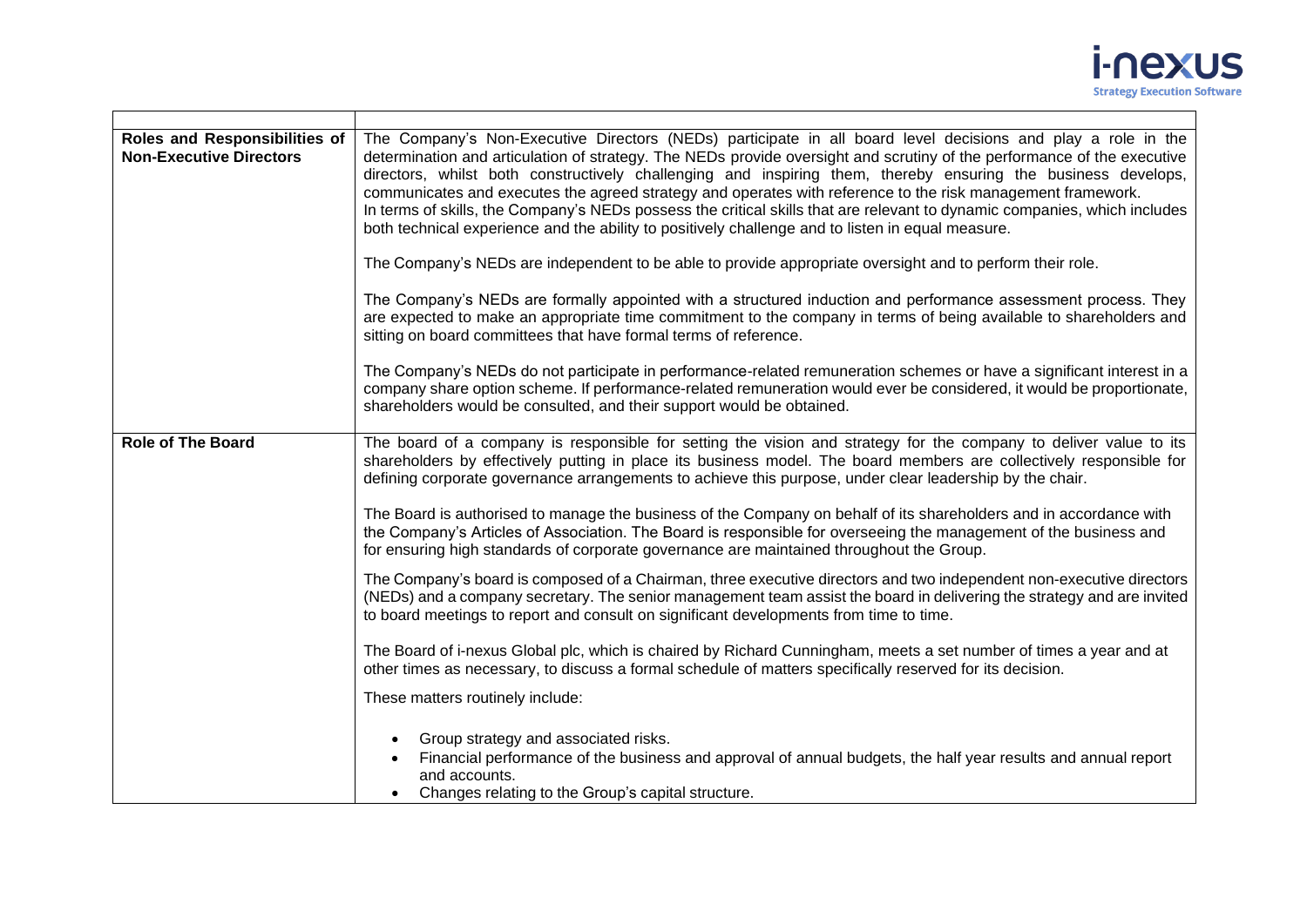

|                                                | Appointments to and removal from the Board and Committees of the Board (no separate nomination<br>committee).<br>Risk management strategy and risk appetite.<br>$\bullet$<br>Acquisitions, disposals and other material transactions.<br>$\bullet$<br>Remuneration strategy.<br>Actual or potential conflicts of interest relating to any Director.                                                                                                                                                                                                                                                                                                                                                                                                                                                          |
|------------------------------------------------|--------------------------------------------------------------------------------------------------------------------------------------------------------------------------------------------------------------------------------------------------------------------------------------------------------------------------------------------------------------------------------------------------------------------------------------------------------------------------------------------------------------------------------------------------------------------------------------------------------------------------------------------------------------------------------------------------------------------------------------------------------------------------------------------------------------|
| <b>Role of Audit Committee</b>                 | The audit committee provides confidence to shareholders on the integrity of the financial results of the company expressed<br>in the annual report and accounts and other relevant public announcements of the company. The audit committee<br>challenges both the external auditors and the management of the company. It keeps the need for internal audit under<br>review. It is responsible for the making recommendations to the board on the engagement of auditors including tendering<br>and the approval of non-audit services for reviewing the conduct and control of the annual audit and for reviewing the<br>operation of the internal financial controls.<br>It also has responsibility for reviewing financial statements prior to publication and reporting to the board on any significant |
|                                                | reporting issues, estimates and judgements made in connection with the preparation of the company's financial<br>statements.<br>The audit committee also has a key role in the oversight of the effectiveness of the risk management and internal control<br>systems of the company.                                                                                                                                                                                                                                                                                                                                                                                                                                                                                                                         |
|                                                | Members:<br>David Firth (Chairman of the Audit Committee)<br><b>Richard Cunningham</b>                                                                                                                                                                                                                                                                                                                                                                                                                                                                                                                                                                                                                                                                                                                       |
|                                                |                                                                                                                                                                                                                                                                                                                                                                                                                                                                                                                                                                                                                                                                                                                                                                                                              |
| Role<br>of<br>Remuneration<br><b>Committee</b> | It is the role of the remuneration committee to ensure that remuneration arrangements are aligned to support the<br>implementation of company strategy and effective risk management for the medium to long-term, and to take into account<br>the views of shareholders.                                                                                                                                                                                                                                                                                                                                                                                                                                                                                                                                     |
|                                                | The Company's remuneration policy has been designed to ensure that it encourages and rewards the right behaviours,<br>values and culture.                                                                                                                                                                                                                                                                                                                                                                                                                                                                                                                                                                                                                                                                    |